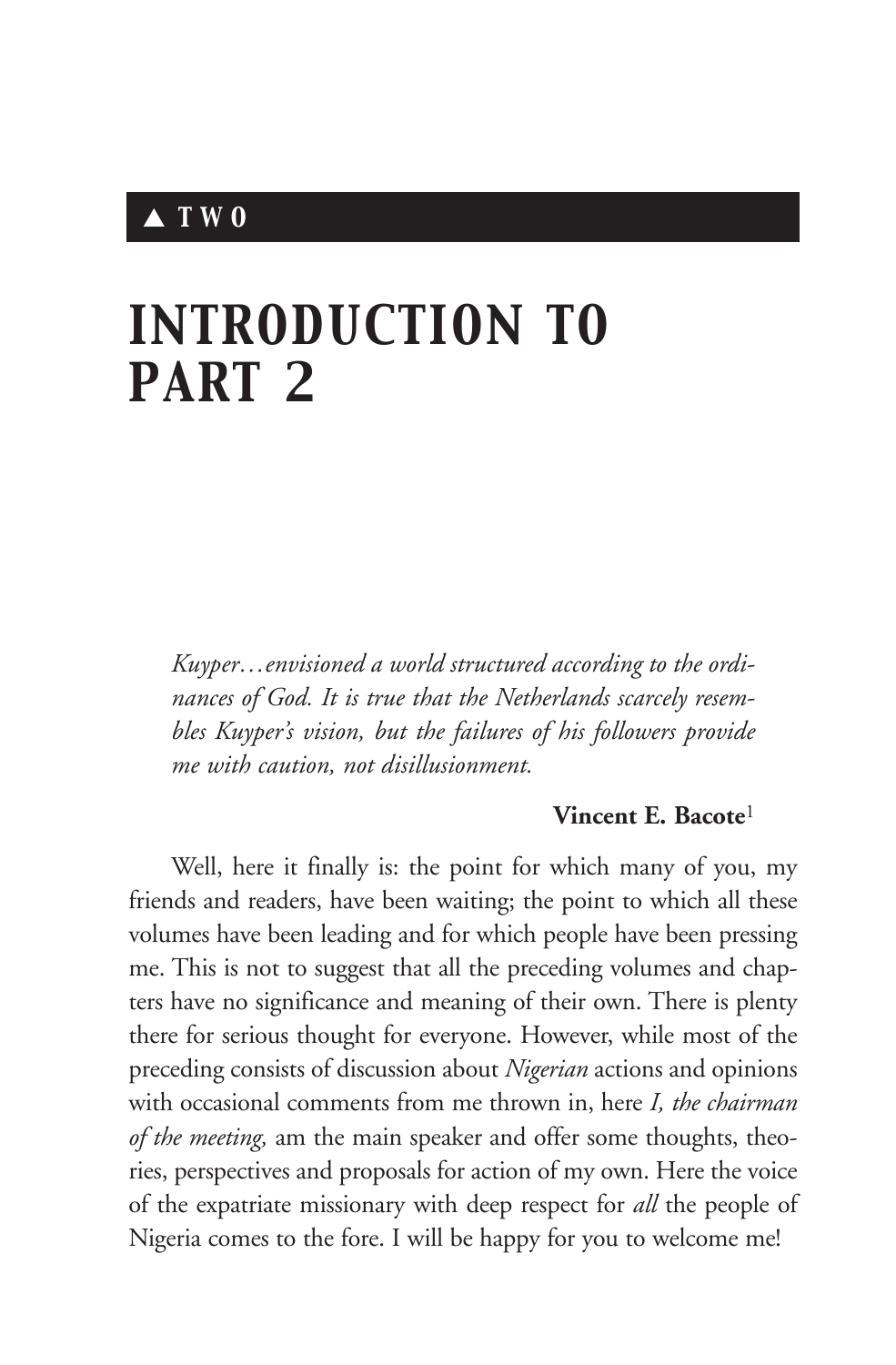### 32 *Studies in Christian–Muslim Relations*

I like the words of Lamin Sanneh in the acknowledgements of his 1997 book. He was motivated to look for "a fresh synthesis, reconstruction, analysis and reflection." That led him "to readjust everything else."2 That is the intent of this Part 2 as well. The introduction of Kuyperian thought in Volumes 1 and 5 here leads to wide-ranging readjustments of our traditional parameters. Sanneh's readjustment is somewhat different from mine. While he in principle rejects the secular separation of religion from the marketplace, he still seems to adhere to some residue of the dualistic worldview. Kuyperian thought will take us beyond that.3

Throughout this series, a major point is the rejection of the separation of politics from religion that weakens so many Christians. In view of the fact that I often will be referring to Sanneh's opinions in support of my own and with deep appreciation for his insights, I want it well understood that I take issue with a strong statement by him in the Acknowledgements of his 1997 publication. He supports the opinion of some Muslims "that religion without political relevance is worthless…"4 I strongly agree that such religion is seriously weakened and distorted, but to render it "worthless" goes too far. It may be politically worthless, damaging even, but spiritually? A dualistic pious Christian is not out of divine grace and can count on the promises in the Bible to apply to her. *I want it clearly understood that I do not judge the spiritual status of dualistic Christians or want to excommunicate them, though I want them to overcome that dualism in the worst way.*

Note the title of Part 2: *"*Parameters…," not "Solutions." I remind you of my comments in the Introduction to this series.5 Humility may not be my most outstanding virtue, but I *am* humble enough to realize that I will not have final and concrete solutions to Nigeria's religious challenges, not if these have eluded even Nigeria's own wisest so far. So, parameters, merely parameters. This is *mainly* a call for shifts in *parameters within which solutions must be found,* not for specific solutions. In addition, I throw in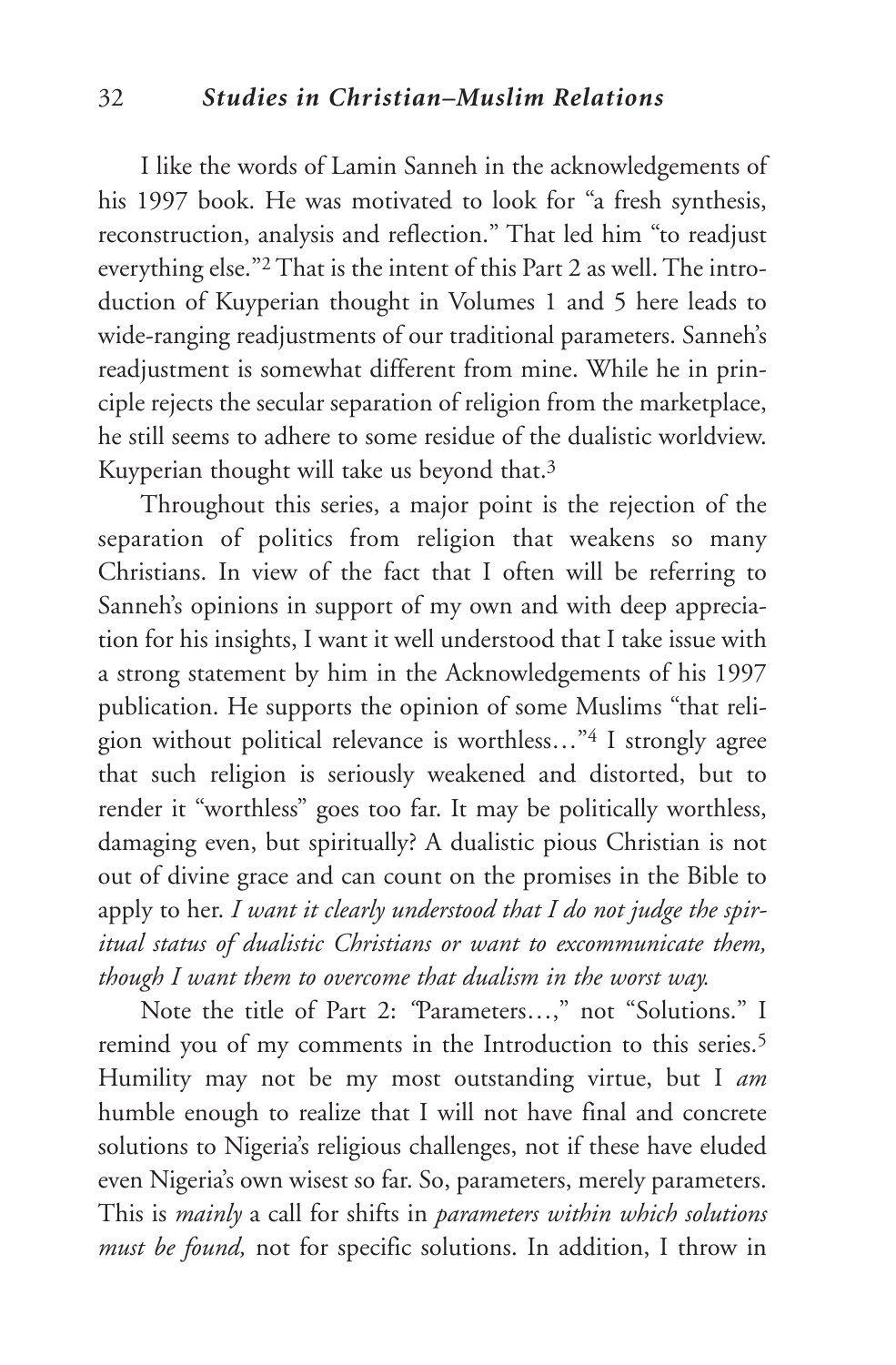various suggestions, proposals and advice here and there, but these are merely for your consideration to adapt or reject totally. I ask you, whether Christian or Muslim, to hear me out. I am hopeful that a combination of ideas that have emerged from my 30-years experience in Nigeria, listening to and weighing Nigerian opinions and then applying Kuyperian perspectives to the same can lead us towards some helpful new vistas.6 That combination produces proposed shifts towards new parameters.

But I go beyond that. Often I advance questions that need answering, identify problems that need solving and suggest ideas that need further exploration. *Sometimes I put these very hesitantly, not being sure of their viability or political usefulness,* but there they are for better or for worse. Someone will zero in on one or two of these and explore them further. When this happens, I have reached another goal, even if it eventually gets rejected or amended beyond recognition. But now and then I do make outright proposals or demands that usually arise out of our shared human nature or out of contradictions that sometimes engulf us.

I do not expect anyone to accept my perspective and parameters lock, stock and barrel. I *do* ask that you consider them seriously, even if they challenge your current thinking, and *then* pick and choose the parts you consider appropriate and turn them into something more genuinely Nigerian. That is the way Nigerians have always dealt with foreign input. I may be a foreigner, but I *have* lived among you as an adult for 30 years and spent an additional thirteen years doing research in the Nigerian situation. And I *have* been asked by Nigerians how I have come to understand the culture so well.

Hopefully, the process I am suggesting may help equip you to shift your parameters towards a more *wholistic and pluralistic* solution that will create room for both religions to be themselves, but open to some compromises demanded by the multi-religio-cultural situation. We cannot pretend that only my religion counts, when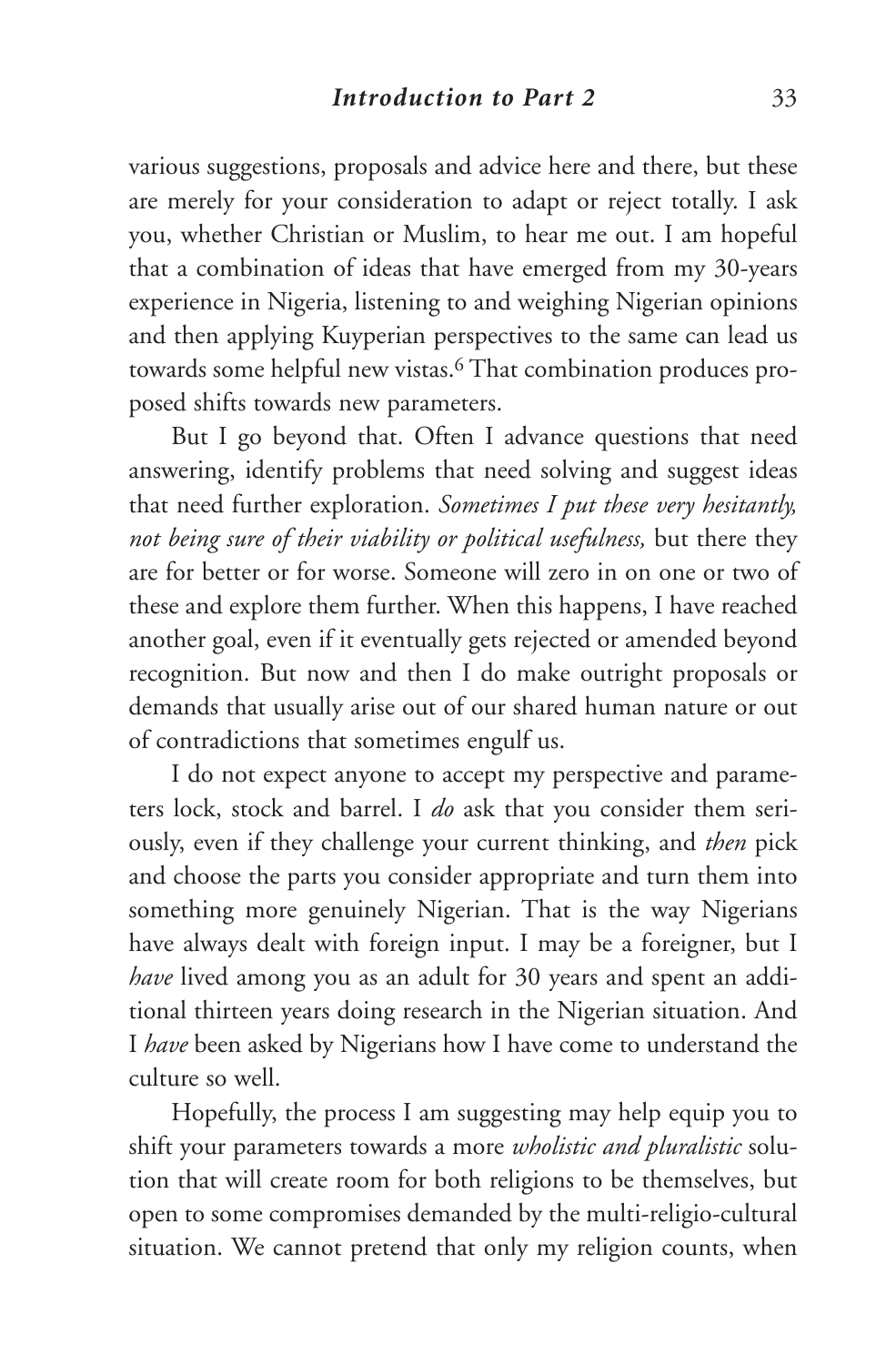there are 65 million plus adherents of another religion out there! But before anything else, I advise you to re-read Kuyperian perspectives I have already outlined in previous volumes.7

This is a book about both what to *think and do,* with emphasis on the latter. However, proper action always requires proper understanding of the issues. The African Forum on Religion and Government (AFREG) in 2006 called for the development of a new theoretical framework on which to construct new governance and better politics.<sup>8</sup> Hence, encouragement for proper theory and understanding also features heavily. Of course, that, too, is an action. So, I frequently recommend a change of attitude or of perspective, on basis of which people can then take the action they themselves derive from it.

Just to whet your appetite for what lies ahead, let me throw out a few hooks with bait in the form of some random praise and critique of Islam that either has been checked out in previous volumes or will be fleshed out further in the chapters ahead. Muslims have a lot going for them with their strong emphasis on wholistic religion and equally strong rejection of secularism. Here Christians have much to learn from them. However, Muslim ideology often does not take into account the destructive tendencies of power and of alliances of religion with governments. History, both Christian and Muslim, is replete with such destructive tendencies that are acknowledged by the best scholars on both sides. Responsible Christians have come to recognize this, but the frequent Muslim shrugging aside of this very real history of theirs makes them unrealistic and unbelievable. Theirs is a problem of "one-eyed" ideology that recognizes violence on the part of the West but is blind to its own. Throughout this series I draw attention to this tendency as does Ann Mayer in her critique of Abul Mawdudi, an Islamist activist and scholar whom we will meet more in these pages. Mayer criticizes his claim that Muslim armies, unlike those of the West, have never raped and otherwise mistreated women. Mayer wrote,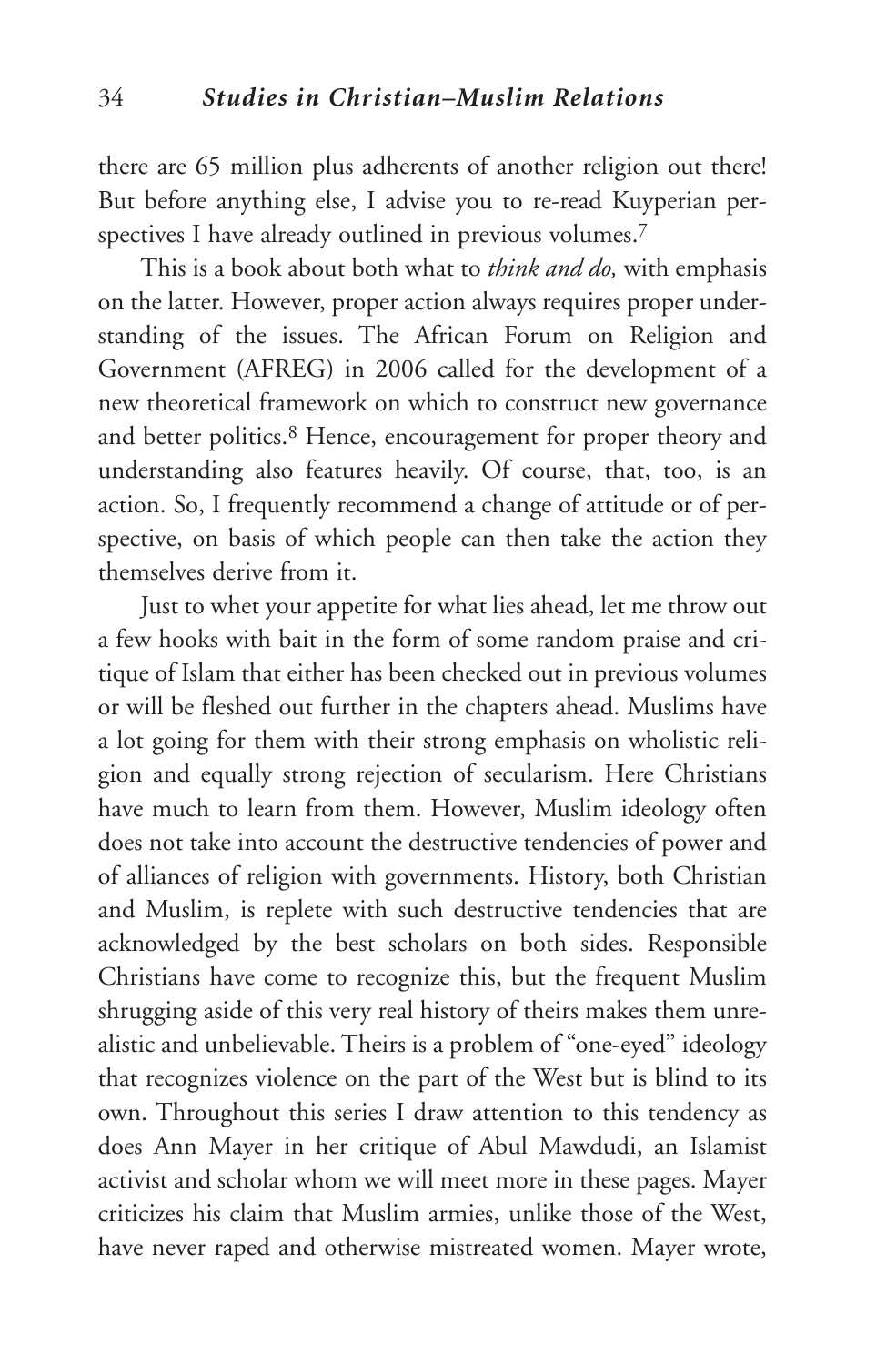"…contrary to his boasts, there is no evidence that Muslim armies have historically acquitted themselves any better in their treatment of vulnerable women…." Then she reminds us of "the extensive rapes…in Afghanistan and Algeria and after the 1990 Iraqi conquest of Kuwait" as well as the 1971 Pakistani army rapes of Bangladeshi women. In view of such histories, Mawdudi's "insistence that a Muslim army had never raped women" is amazing. In Mawdudi's own words, "It has never happened that after the conquest of a foreign country, the Muslim army has gone about raping the women…." Of course, he does allow for "individual lapses," a common denial mechanism. Mayer comments, "One is prompted to inquire why this curious, contrary-to-fact assertion…"9 Mayer has her own explanation for this feature. Personally, I believe, it is *mainly* caused by this Muslim "one-eyed" ideology, by a weak Muslim understanding of the depth of human evil and sin. Mawdudi's denial of public facts may be strange, but it is typical of Muslim thinking that we have seen time and again in preceding volumes. Christians, of course, have their own blind spots. They must, above all, get rid of their semi-secular dualism that blinds them to other truths that Nigerian Muslims remind them of time and again, another issue addressed repeatedly in this series. OK, have I caught your attention?

Christians would do well to weigh some of the social ideas of Islam. You will find them explained in Volumes 2, 4 and 6 in this series. Some of them are correctives and reminders of Christian ideas that have been distorted or even simply lost under the weight of secularism and capitalism.10 These Christian distortions constitute artificial barriers to Muslim understanding genuine Christian faith. They are "straw men" that must be done away with if we are to work towards a new era of cooperation. They even are barriers to Christian *self*-understanding. Nevertheless, as important as these ideas are, Turaki's emphasis on the practical importance of Christian *experience* with sharia as over against ideas must be heard loud and clear<sup>11</sup>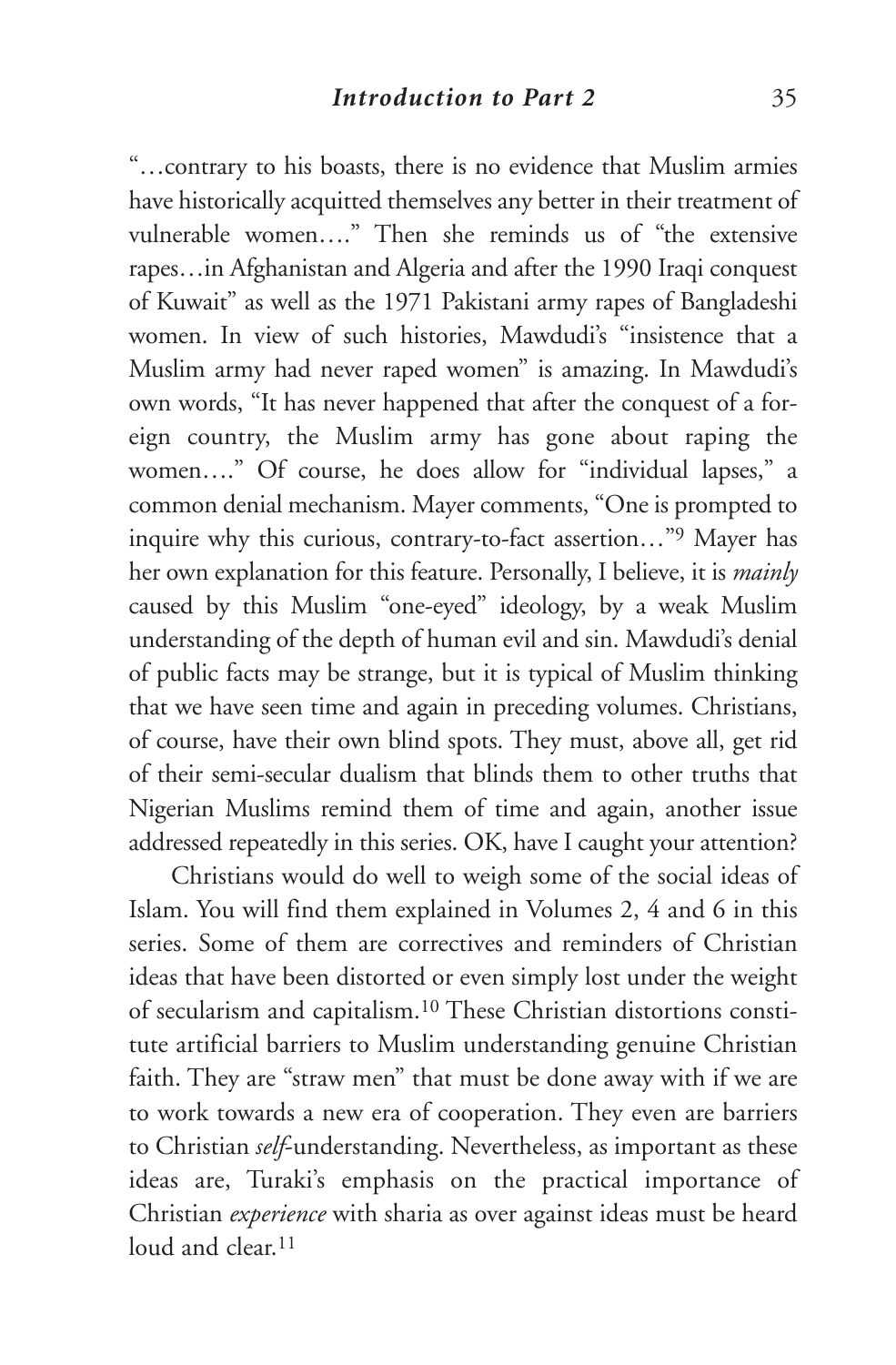### 36 *Studies in Christian–Muslim Relations*

As I write this chapter, I am well aware of Danjuma Byang's warning. After eloquently describing Nigeria's diversity and uniqueness, he cautions that Nigeria cannot fit into any foreign or indigenous structure. Something new is needed; old solutions do not cut it anymore. If the diversity of the country is not considered in developing any model, the model is doomed to failure.12 How true! I hope that what follows in these chapters reflects that awareness adequately.

A unique feature of these chapters is a series of *study guides.* These are aimed at helping you develop a more wholistic and pluralistic Kuyperian perspective by paying attention to its details. I advise you to organize a small group to study these guides, section by section, and then to answer the questions. *You might even try to establish a mixed group of Christians and Muslims to do this study jointly*. That could really make for an interesting and challenging experience for people of either faith. Needless to say, both groups would have to respect each other's opinions, even when there is disagreement or misunderstanding. If you are the group leader, give plenty of space for discussion and further questions. You are not to play the role of a know-it-all teacher so much as to serve as a facilitator who keeps the discussion on track and ensures openness and respect among the members towards each other.

Please understand the following. Do not answer the questions in the Study Guides too quickly, simply on basis of how you have always felt or thought. Think about them in terms of the textual materials that you have read. Open your mind. Allow those new ideas to percolate in your brain to challenge your previous thinking. If you come out of these exercises without any change of heart or mind, you probably have not been serious about the issues. That is likely going to mean that you are not prepared to follow new paths in your relationships with Muslims. You will remain stuck in the old ruts that have not worked. That would be a pity indeed. **The guides themselves are found in Appendix 105.**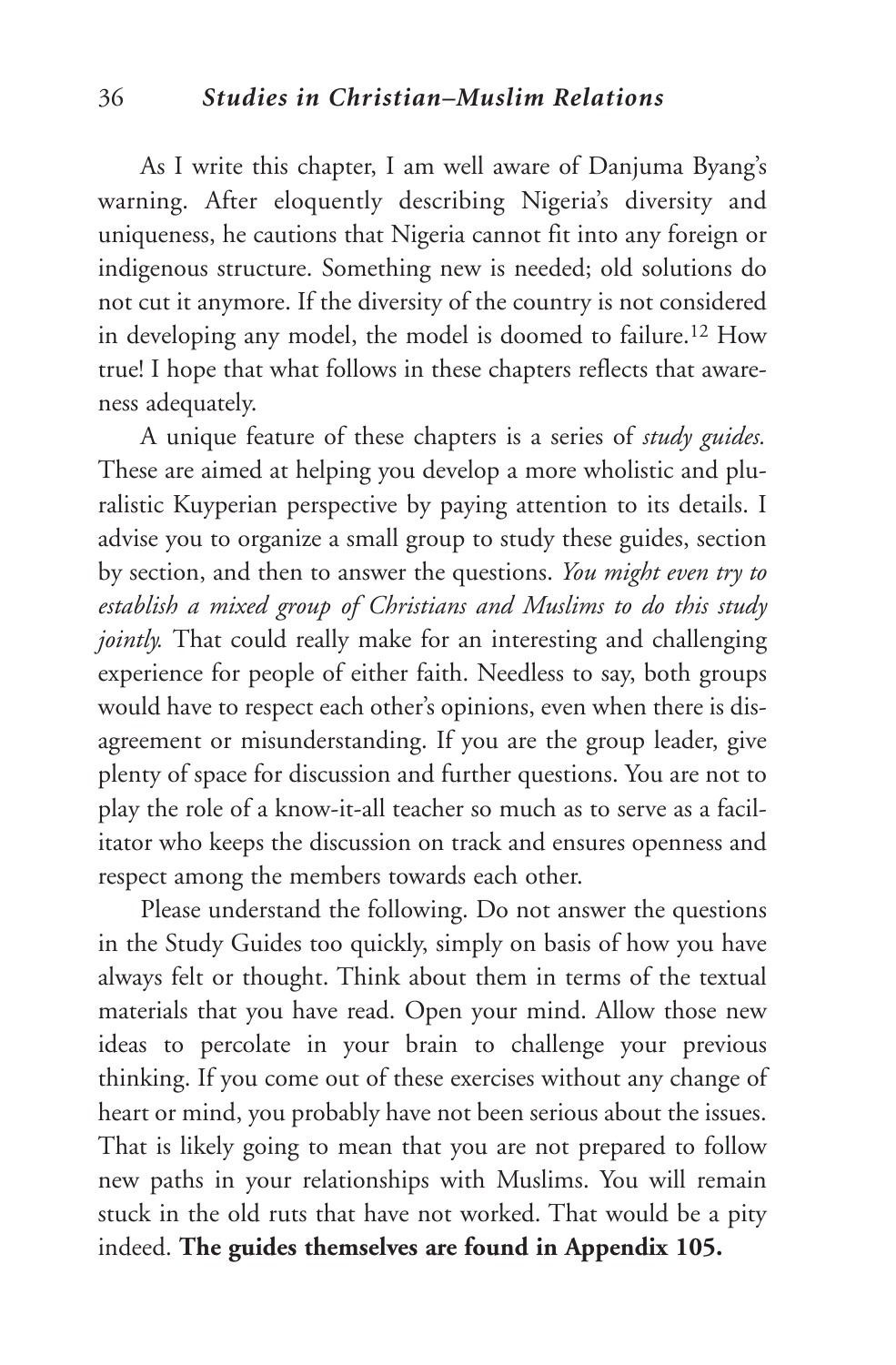Another unique feature is the frequent references to Canada's secular regime. This is mostly in the endnotes. I am waging a mini battle against the extremes of Canada's secularism. After all, this book is being written in Vancouver, a secular hot spot. The reason for this feature is to warn Nigerian Christians that their flirtation with secularism is like playing with fire. It will eventually devour them and leave them spiritually and philosophically defenseless over against both of the aggressive and wholistic worldviews we are facing, Islam and secularism.

Another new feature in these chapters is the frequent use of *italics*. Whenever I make a suggestion for something to think about or to be done, I put it in italics for emphasis. Often I place such italicized materials in *boxes* if it is very strategic. So, watch out for these signals and pay special attention to them. They may call for some serious reconsideration of an old idea or for some action(s) to be taken.

I am going to discontinue the common practice of referring to Christians and others as "non-Muslims." Though there are Traditionalists, some cultists and a few atheists in the country, this series and these parameters are basically about Christians and Muslims. I will refer to both by their name. If the situation demands other terms, I will use "non-Christian" and subsume others under that term. *It is time to realise that Christians are a people with their own identity, not merely non-entities to be described only in negative terms like "non-Muslims!"*

I draw your attention here to an issue of *principle* versus *practice.* A common feature running through all these volumes that you may have noticed is that I have often expressed myself positively and appreciatively with respect to many Muslim *principles*, especially on worldview issues such as their view on religion and the role of mankind. This appreciation will shine through in these chapters as well. However, Muslims often become offensive in *practice*. I expect that some Christians may find fault with my agree-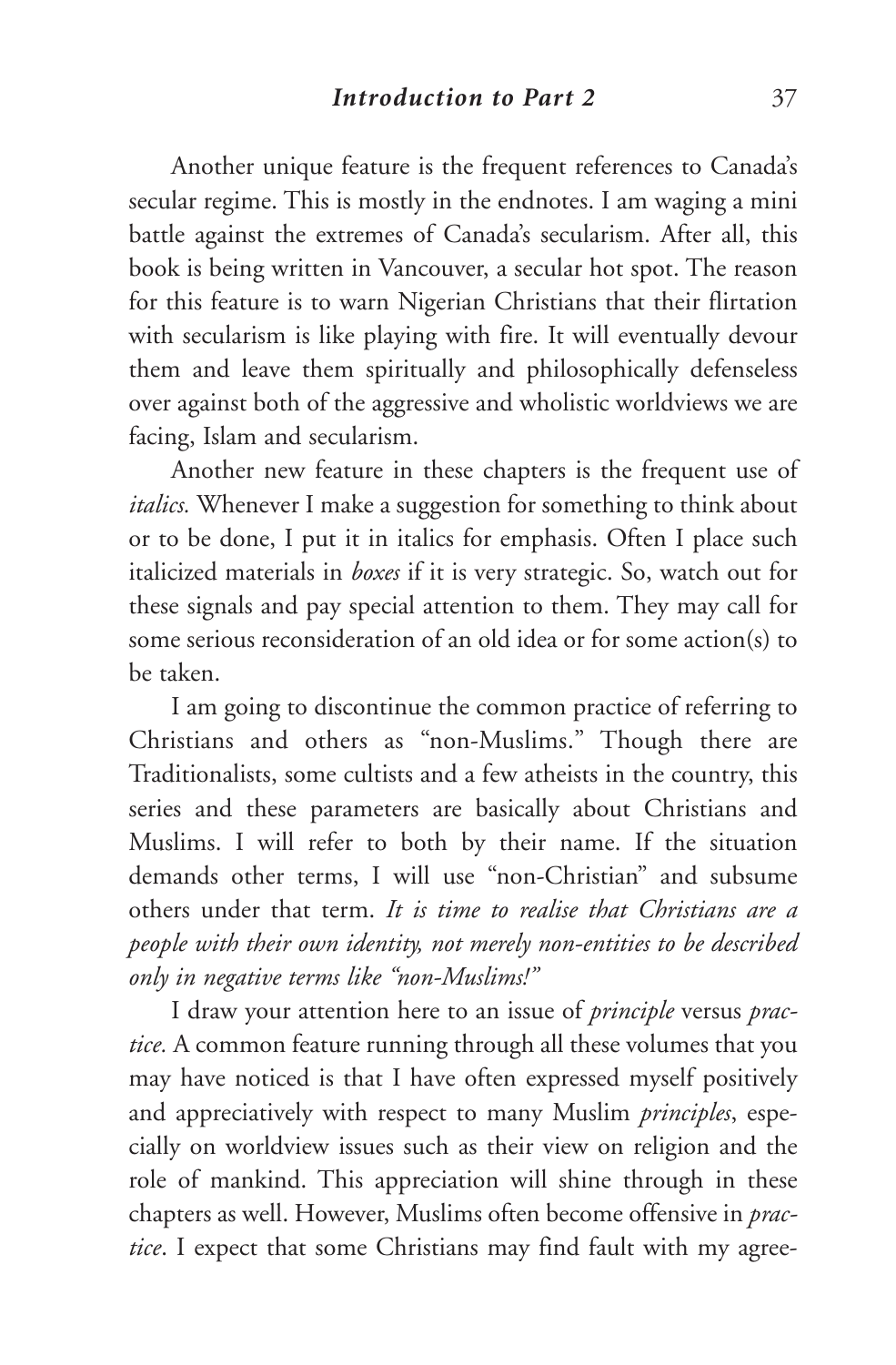ment with some Muslim arguments, but they should not. For, with some exceptions, Nigerian Christian objections to Muslim issues are more often aimed at Muslim *practice* rather than *principle*. So, you will find both strands woven into these chapters with my consequent approval and disapproval respectively. You will also find both approval and disapproval of things Christian in these pages. I call upon both to open their minds and hearts to consider both sides at all times. Along with my fellow Vancouverite, Irshad Manji, whom I have never met, I call upon Muslims to come clean and tell the whole story. The combination of persecution with your peace and tolerance emphasis just does not cut it. *That* is what makes yours [perhaps] the most misunderstood religion—and the most suspect. You are giving us two incompatible messages: peace and intolerance, not to say violence. The ball is in your court. But don't worry: Christians will also find the ball in their park.13

It may be well to remind you that I am writing from the perspective of a social theologian and missionary. I am neither economist nor political scientist, neither businessman nor politician. That means I can easily go beyond my depth in some of these subjects. It is a risk that always comes with multidisciplinary stuff that I *need* to take, since it is high time that these subjects be viewed from the missionary angle. If political scientists c.s. are tempted to shake their heads at this wild missionary, they should realize that this wild missionary often shakes his head at their narrowly-defined economic and political pursuits. I am sure someone could easily produce an economic or political equivalent to the controversial movie "Expelled: No Intelligence Allowed."14

This is not primarily an academic book. The entire series, including this book, is based on responsible academic-level research and reflection, but I do not restrict myself to academic conventions. Sometimes I claim the freedom of inserting a personal note and even a humorous statement. More than any other part of this series, this Part 2 has a strong personal side to it. Here I sometimes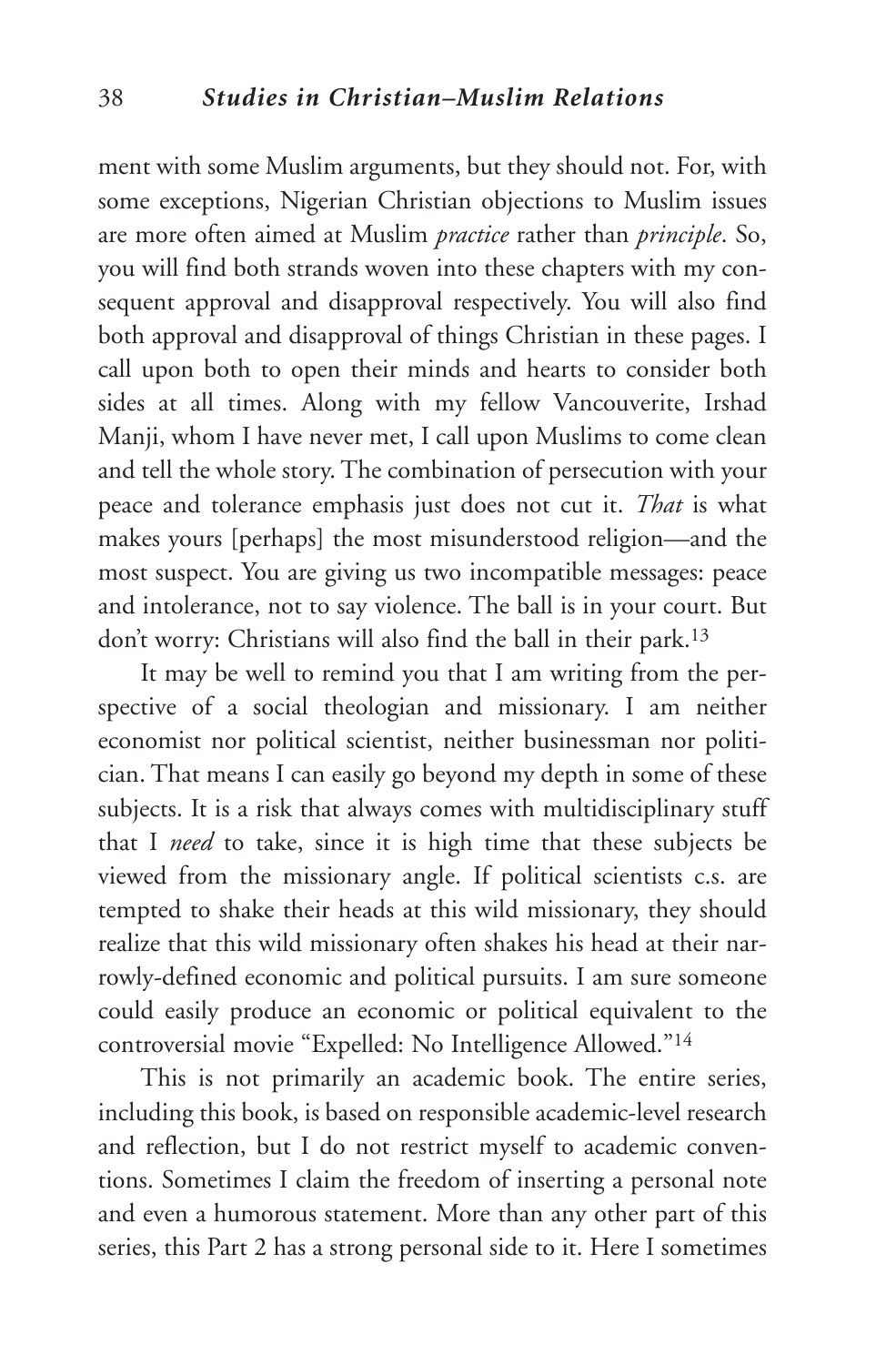throw caution to the wind and offer suggestions that may sometimes seem wild, but they are worthy of consideration in a situation where thinking within the traditional box just won't do it anymore. And sometimes the cries of my fellow Christians get the best of me and strain my objectivity. When I heard their cries in response to the 2008 Jos riots, my emotions threatened to overturn all the good advice and suggestions I offer in these pages. But a book does not have to be academic to be good or useful. Sometimes it is better if it is closer to the life of the people whom it aims to address. Some of it will be, I promise, while other parts are more for theoreticians, who, according to AFREG at least, are also needed to shed some light on the way ahead.15

I have just reminded you that I am a Christian missionary, that is, a practitioner of Christian *da'wah*, and thus some may suspect that in these final chapters I will attempt to convert my readers to Christ. I would be a poor Christian missionary if I would not rejoice at such a development! But that is not the goal of this series or these chapters.This series is not about Christians and Muslims converting each other or *worshipping* together so much as *understanding each other and living together* in one nation. This is neither an attempt at conversion nor at merging the two into one common religion.

This is a pre-emptory strike at secularisation to prevent the development of a process that could lead to outright hostility to all religion as has developed in some Western countries where people became tired of religion itself. Secondly, this is to equip Christians with a more robust, wholistic and realistic version of Christianity and to acquaint Muslims with an upgraded version of the same.

I expect both religions to remain true to themselves, even to become *more* so than they may have in the past, and to remove the unnecessary obstacles and "straw men" that have caused so much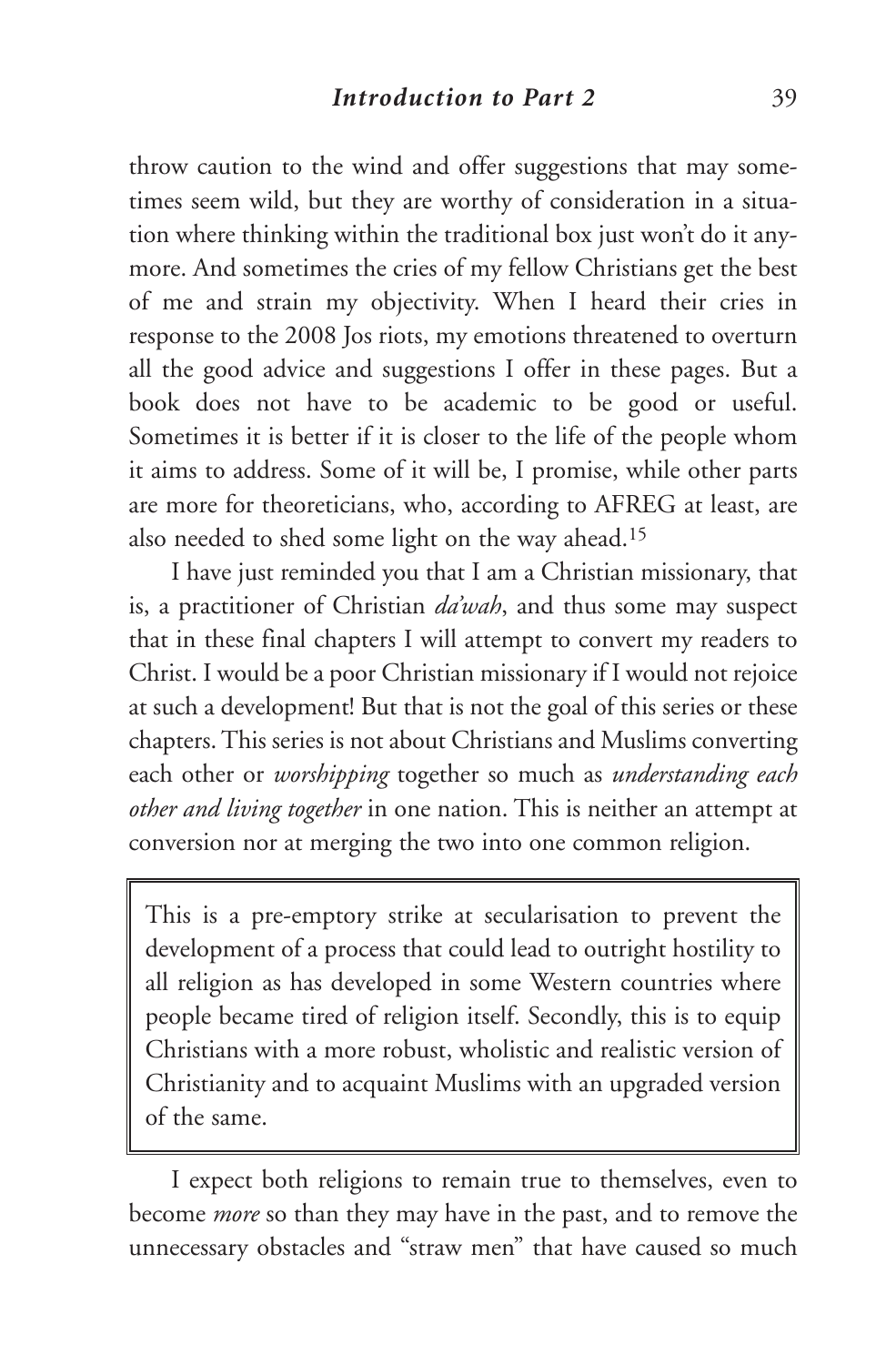bloodshed and prevented peaceful co-existence. If some of these obstacles are inherent in one or both, we will need to search for necessary compromises, updates, realistic re-alignments and even sacrifices to make the current inescapable situation of multi-religion possible and bearable.

Compromise is not a novelty in Islam. As Lamin Sanneh put it, though "Islam rejects the rigid separation of religion and politics…, nevertheless, mainstream thought still supports at least a notional separation of religion and politics for eminently religious reasons. One general approach is the distinction Muslims draw between doctrinal stipulations and historical circumstances, between the external formulations of the jurists and the inner reality of life." He quoted from the Islamic scholar, H. A. R. Gibb: "Between the real content of Muslim thought and its juristic expression there is a certain dislocation" that prevents us from inferring "reality from the outer form." There is thus a valid "distinction between formal doctrine and the content of life."16 That is to say, we cannot simply draw conclusions about reality from classic documents or established doctrine. Compromise is part of Muslim history and tradition, something that the militants have not recognized. But it will be a necessary component of any final agreement eventually reached. *Our own revered Sardauna signed for Common Law as a compromise! It was either that or something far worse.*<sup>17</sup>

If certain problems arise from distortions of one or the other religion, I call upon its leaders to exorcise the factors that lead to them. I do not expect that every problem, obstacle and source of tension will be removed, for the core visions of the two religions are too different, if not antithetical, for that to happen. But I am not setting my sights too high, I believe, when at a minimum *I set my hopes on mutual goodwill and determination to achieve a tolerable and reasonable management of tension*.18 Since most adherents of both religions advocate democracy, the following comment from